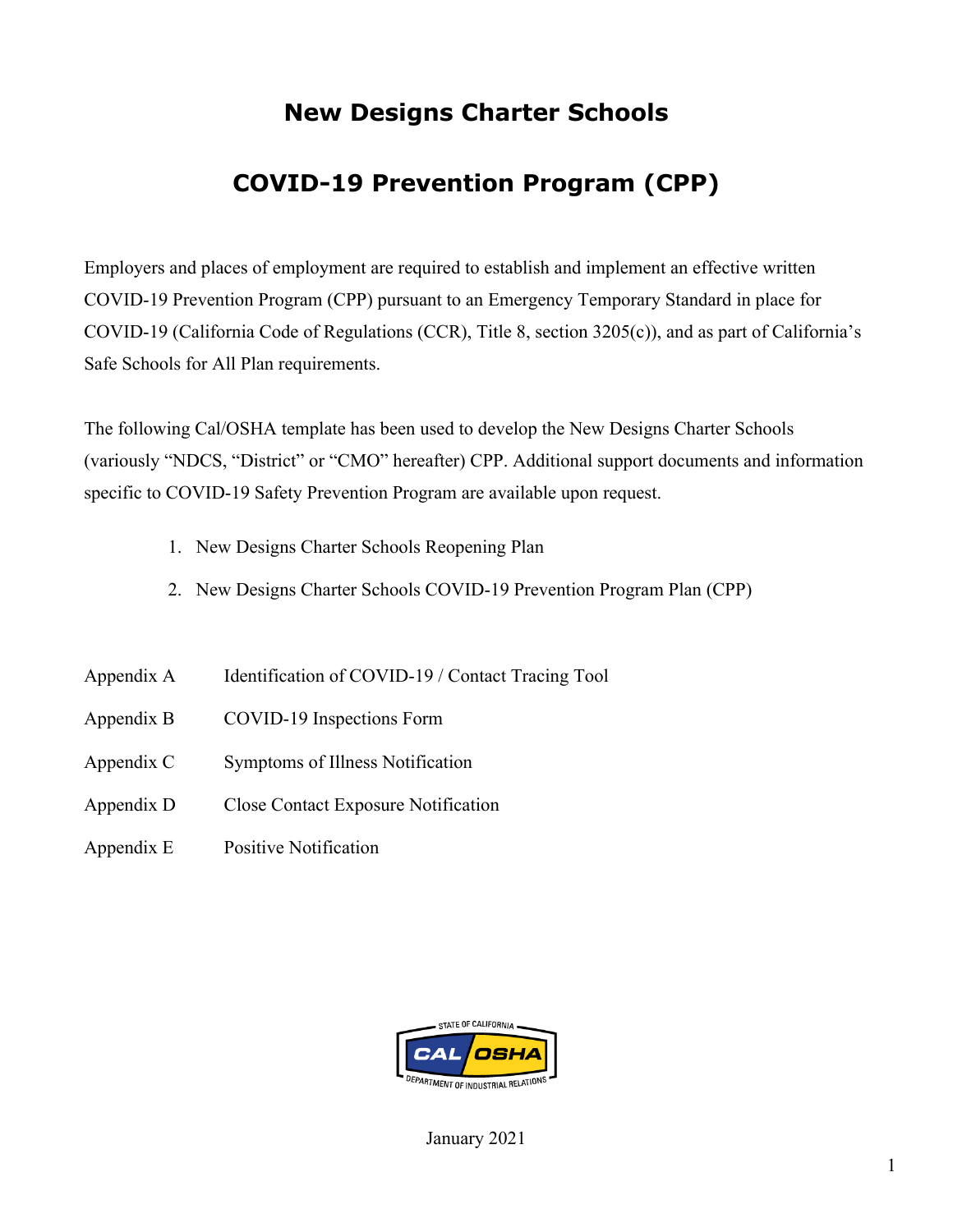# **COVID-19 Prevention Program (CPP) fo**r **New Designs Charter Schools**

This CPP is designed to control exposures to the SARS-CoV-2 virus that may occur in our workplace.

#### **Date: January 30, 2021**

#### **Authority and Responsibility**

Dr. Paul Okaiteye, CEO, Dr. Stephen Gyesaw, Principal, and Hazel Rojas, Interim Principal have the overall authority and responsibility for implementing the provisions of this CPP in our three (3) campus locations. In addition, all managers and supervisors are responsible for implementing and maintaining the CPP in their assigned work areas and for ensuring employees receive answers to questions about the program in a language they understand.

All employees are responsible for using safe work practices, following all directives, policies and procedures, and assisting in maintaining a safe work environment.

New Designs Charter Schools is a charter management organization (CMO) operating two (2) LEAs at the following three (3) sites. All elements of this document apply to all NDCS sites:

- 1342 W. Adams Blvd., Los Angeles, CA 90007
- 2303 S. Figueroa Way, Los Angeles, CA 90007
- 12714 S. Avalon Blvd., Los Angeles, CA 90061

#### **Identification and Evaluation of COVID-19 Hazards**

We will implement the following in our workplace:

- Conduct workplace-specific evaluations using the **Appendix A: Identification of COVID-19/Contact Tracing** form.
- Evaluate employees' potential workplace exposures to all persons at, or who may enter, our workplace.
- Review applicable orders and general and industry-specific guidance from the State of California, Cal/OSHA, and the local health department related to COVID-19 hazards and prevention.
- Evaluate existing COVID-19 prevention controls in our workplace and the need for different or additional controls.
- Conduct periodic inspections using the **Appendix B: COVID-19 Inspections form** as needed to identify unhealthy conditions, work practices, and work procedures related to COVID-19 and to ensure compliance with our COVID-19 policies and procedures.

#### **Employee participation**

Employees are encouraged to participate in the identification and evaluation of COVID-19 hazards by participating in safety meetings at the CMO level as well as the site level with their direct supervisor. In addition, cleaning, hygiene protocols are regularly discussed.

#### **Staff and Family Education**

New Designs Charter Schools is committed to train staff and provide educational materials, protocols, and resource list for families in the following safety actions: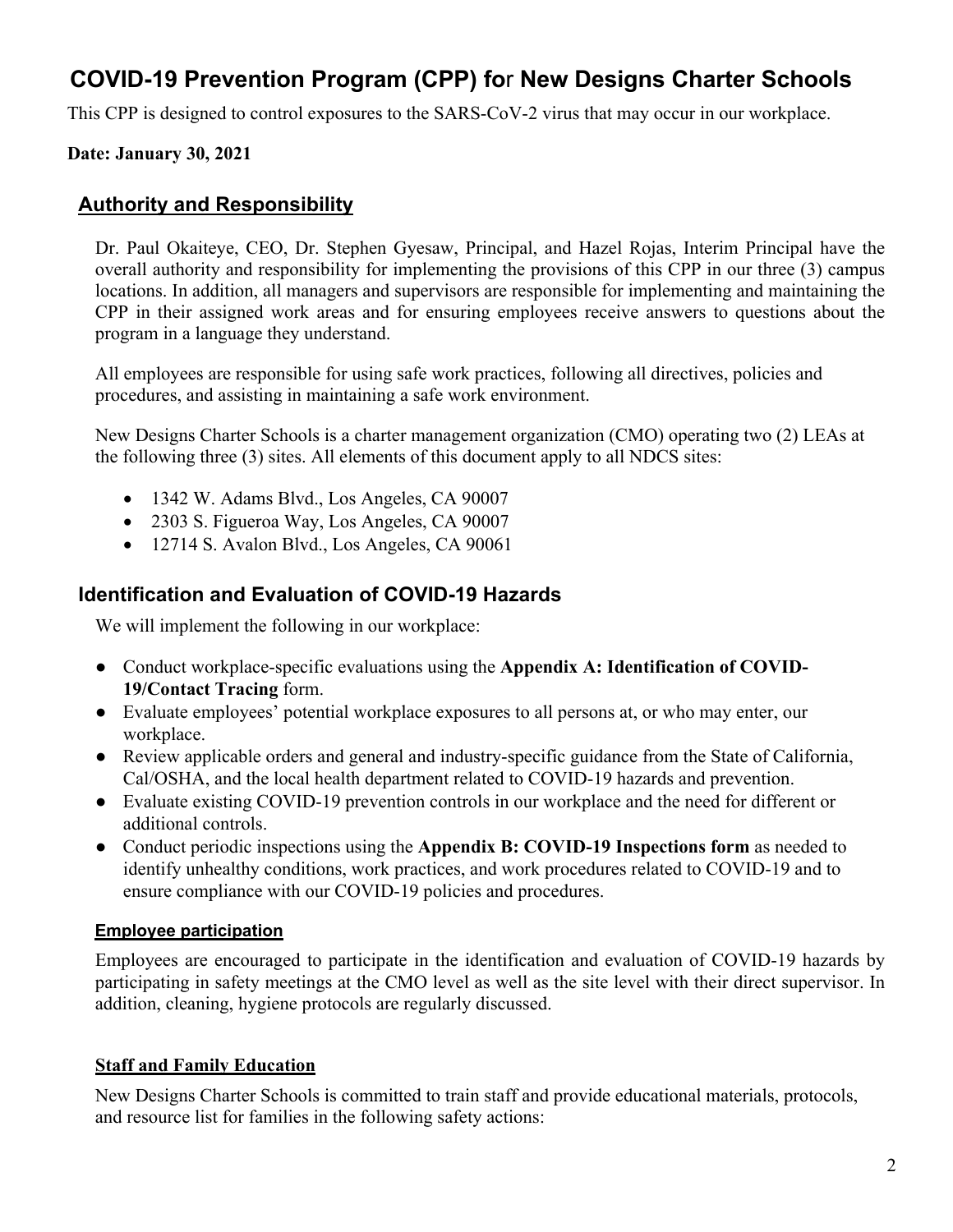- Sanitation practices
- Safe practices for the use of Personal Protective Equipment (PPE)
- Physical distancing guidelines
- Proper usage and care of face coverings
- Screening practices
- COVID-19 specific symptom identification
- Dedicated COVID-19 resource webpage
- Support navigating remote learning for families
- Mental health services and supports
- Information regarding COVID-19 leaves for staff (contact Human Resources)

#### **Staff and Student Screening**

We screen our employees in accordance with CDPH guidelines. The district has staff and students conduct a daily attestation. By arriving to work at any New Designs Charter Schools campus or facility, staff members affirm they have not had, or been exposed to anyone with, any of the symptoms listed above in the past 14 days. Furthermore, staff agrees to wear a face covering. If exposed, staff will get clearance from the district or their direct supervisor prior to resuming their work assignment.

In accordance with updated guidance from CDPH, New Designs Charter has also elected to institute an inhome screening process for students and staff that requires a daily temperature check prior to leaving home for school. Parents and staff will be provided a list of COVID symptoms for review at home each day prior to leaving for school. Students and staff exhibiting symptoms, including a temperature of 100.4 degrees or higher, should then stay home, thus minimizing the risk of in-school transmission.

#### **Correction of COVID-19 Hazards**

Unsafe or unhealthy work conditions, practices or procedures will be documented on the **Appendix B: COVID-19 Inspections** form, and corrected in a timely manner based on the severity of the hazards, as follows:

**Cleaning and Disinfection**: How shared surfaces will be regularly cleaned and disinfected and how use of shared items will be minimized.

- All classrooms, offices and other used facilities at the school site will be cleaned and disinfected daily per the most recent CDC guidelines. Cleaning schedules will ensure frequent cleaning/disinfecting/sanitization is occurring in an ongoing manner throughout the day.
- The District shall ensure that all classroom spaces, restrooms, common spaces, and workspaces are cleaned and disinfected daily, including but not limited to desks, doorknobs, light switches, faucets, and other high touch fixtures, using the safest and most effective disinfectant necessary, as recommended by federal, state, and/or local health officials.
- Close off areas used by any sick person and do not use them until they have been cleaned. Ensure safe and correct application of disinfectants and keep disinfectant products away from children.

The severity of the hazard will be assessed and correction time frames assigned, accordingly. Individuals are identified as being responsible for timely correction.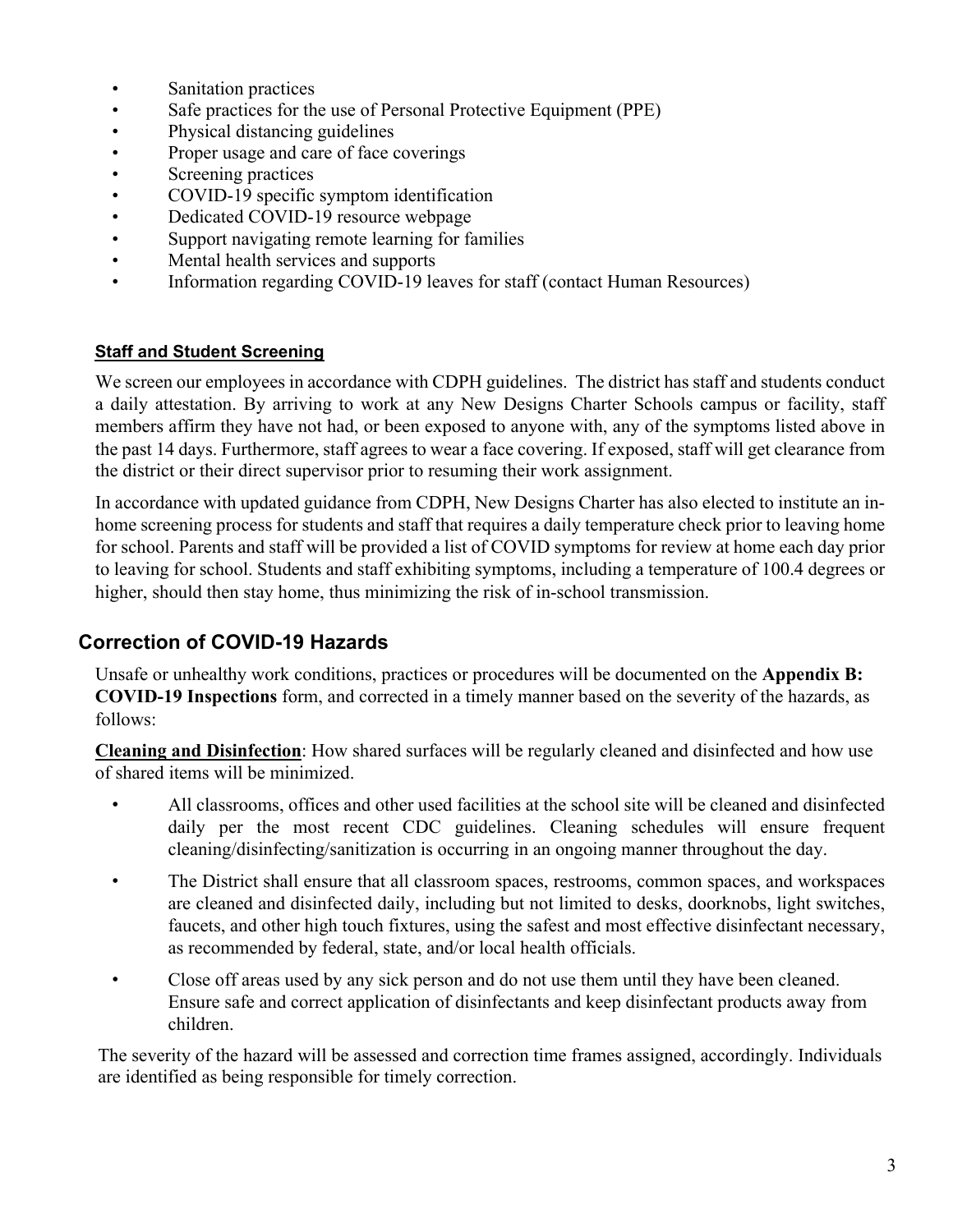# **Control of COVID-19 Hazards**

#### **Physical Distancing**

Where possible, and to the extent practicable, we ensure at least six feet of physical distancing at all times in our workplace by:

Classroom/Instructional/Academic Learning Spaces:

- The District shall make every reasonable effort to provide a minimum physical distancing radius of six (6) feet between all student workspaces, between all educator and student workspaces, and between all employee workspaces. Every student is recommended to have a minimum of thirty (30) square feet of physical space as per the Los Angeles County Public Health Department. Where these parameters are not possible or practicable, District will employ the use of Plexiglas partitions in accordance with CDC guidance.
- Staff members shall make every reasonable effort to maintain a physical distancing radius of six (6) feet, between themselves and students.
- All student workspaces shall be measured and marked to maintain the physical distancing requirement prior to the start of in-person learning. This shall be conducted in partnership with Staff Members and Administration.
- The District shall calculate the maximum capacity of all workspaces while maintaining physical distance requirements. The capacity of each room will be calculated as the indoor area divided by thirty (30) square feet. The capacity for each classroom space shall be posted prior to the start of in-person learning. This capacity will include the teacher, assigned support staff and student.

#### **Clear Rules on Classroom Instruction:**

- **•** Student cohorts will be considered in their classroom.
- 6-12th grade students will be grouped in cohorts by classroom with no more than 14 individuals in a classroom (combined students and staff) when feasible.
- The ABAB Hybrid Learning Model combines in-person instruction and at-home learning.
- For grades 6-12, students would be in an "A" or "B" group and attend school 4 days each week. For example, Group A would attend on Monday and Wednesday for in-classroom instruction and Tuesday and Thursday with a teacher/paraprofessional for remote instruction through Zoom/Google Meet. Group B would attend on Tuesday and Thursday for in-classroom instruction, Monday and Wednesday with a teacher/paraprofessional for remote instruction through Zoom/Google Meet. Friday would be an at-home day, students would be required to participate in a daily live check-in and engage in independent or project-based work and, at times, live instruction.
- School will continue to offer 100% distance learning for families not ready to return.
- While indoors, students will be physically distanced 6 ft, or 30 sq. ft. when possible and to the extent practicable. Plexiglas partitions will be used in all other instances.
- Desks and/or workstations will face in the same direction as feasible.
- The District will utilize the same PPE and safety protocols that is currently being used with the small group cohorts attending the sites.
- Recess and break times will be staggered or grouped by cohorts to limit the interaction of cohorts as feasible. Cohorts will either eat in their respective classrooms or will be provided a take-home lunch.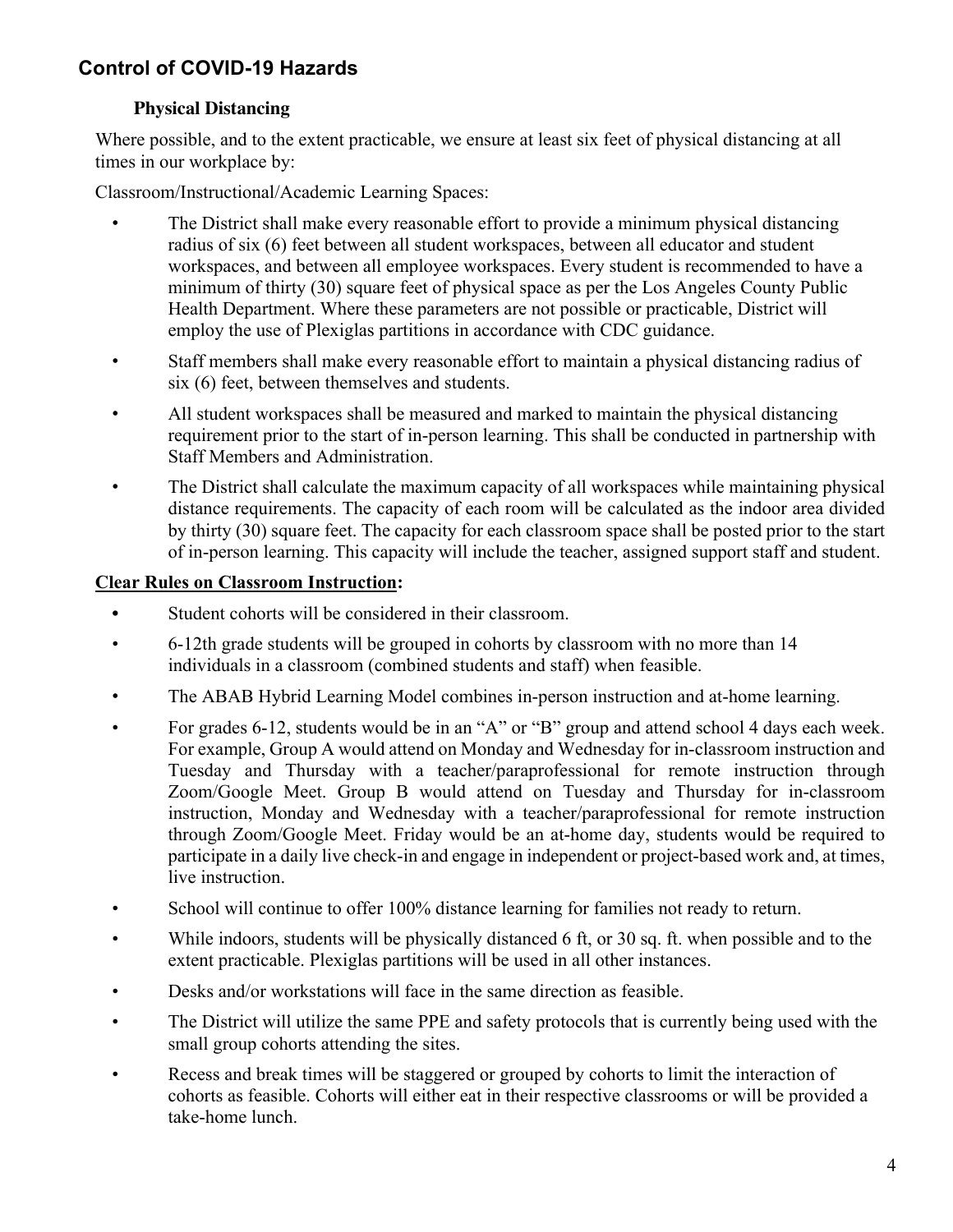• Signage and markings will be used to keep students physically distanced as much as feasible.

**Entrance, Egress, and Movement Within the School:** How movement of students, staff, and parents will be managed to avoid close contact and/or mixing of cohorts:

#### **Drop Off Procedures (Arrival)**

- **•** Gates will open at 7:30 a.m. To adhere to physical distancing precautions, students will not be allowed to be dropped off earlier.
- Parents and visitors will not be permitted to walk their student(s) to the classroom.
- To ensure physical distancing, and to the extent practicable, there will be a multiple points of entry for each campus.
- Students will be required to report directly to their classrooms.
- Initial screening will take place at home. Additional screening and temperature checks will take place at the designated gates.
- One-way directions/movements will be established in high potential traffic areas.

**Dismissal Protocols:** At the end of the day students will be dismissed in cohorts to be picked up by a parent/guardian.

#### **General Guidelines:**

- **•** Students will be released on a staggered schedule.
- One-way directions/movement will be established in high potential traffic areas.
- Parents will not be permitted on campus during dismissal.

#### **Office Policies and Procedures:**

- **•** Office Hours: 8:00 am to 3:00 p.m. (one point of entry)
- To ensure social distancing we ask that no more than one visitor family enter the office at any time.
- We ask that visitors come to the office only when business and/or concerns cannot be conducted over the phone or by email.
- Masks and hand-sanitizer will be required for all visitors who enter the office. Disposable mask will be provided at the door for those visitors arriving without one.
- Offices will have designated areas for visitors. We ask that all visitors remain within the designated areas.
- Public restrooms will not be available for visitors during this time.
- We ask that parents notify the office of dismissal changes by 10:30 a.m. daily
- Deliveries to classrooms will not be permitted during the school day. This includes but is not limited to forgotten books/assignments, birthday treats, lunches, etc.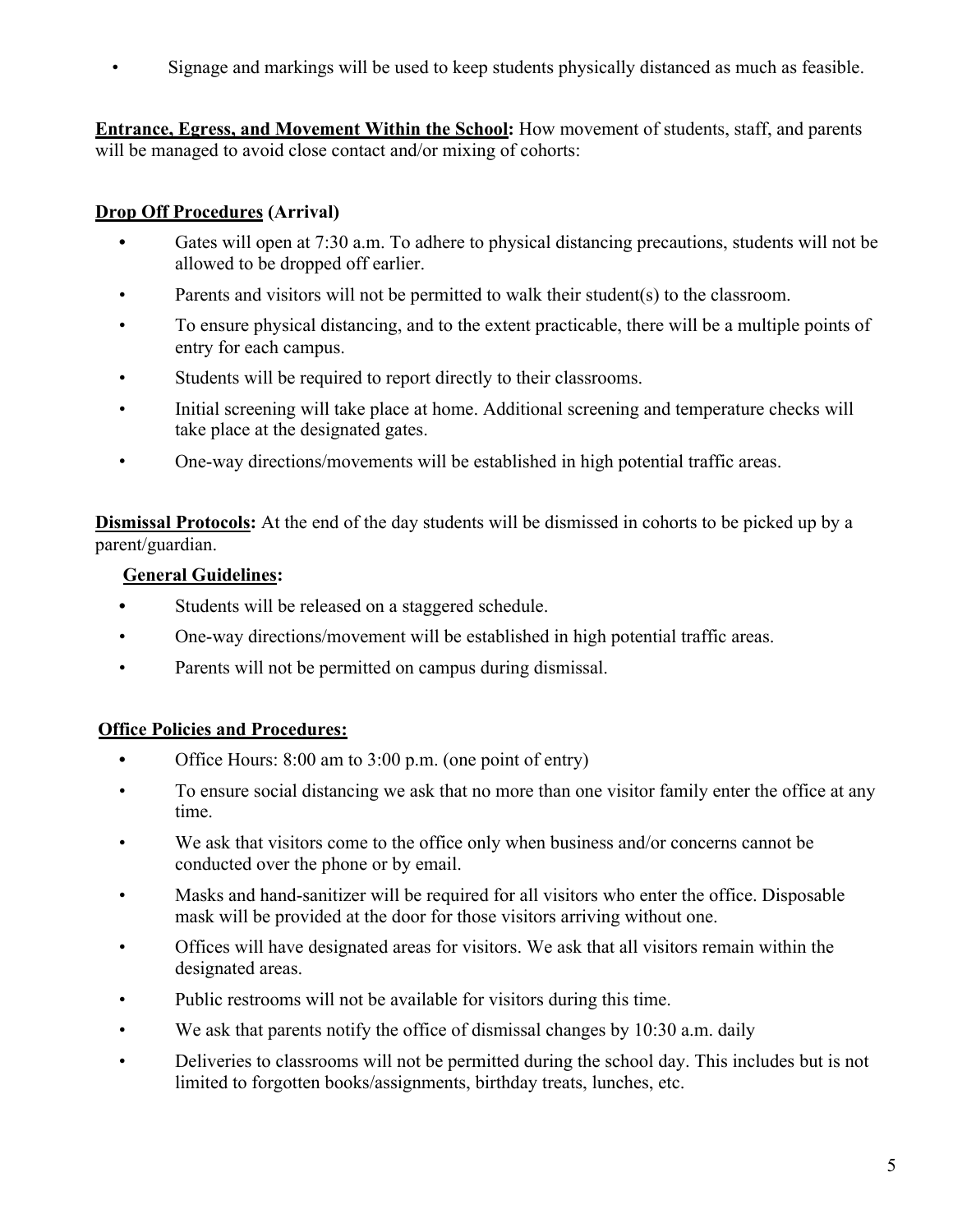### **Visitors on Campus:**

- **•** Visitors and volunteers will not be allowed on campus until Los Angeles County Public Health Department permits. This includes, but is not limited to, eating lunch with children, classroom birthdays, awards ceremonies, walking students to their classrooms, etc.
- Individuals will be kept as far apart as possible when there are situations where six feet of physical distancing cannot be achieved.

#### **Face Coverings**

NDCS will provide clean, undamaged face coverings and ensure they are properly worn by employees over the nose and mouth when indoors, and when outdoors and less than six feet away from another person, including non-employees, and where required by orders from the California Department of Public Health (CDPH) or local health department.

Face coverings are required to be properly worn while in the presence of others, by all individuals on a school campus indoors. While outdoors, face covering is required if physical distancing is not possible for adults. The District shall develop and share with staff a plan to redirect and instruct students and others who are not in compliance with the face covering requirements. A unit member or student with a medical condition that cannot wear a mask will be addressed on a case-by-case basis.

- **•** All staff must use face coverings, or a face-shield with drape while using shared indoor spaces or when physical distancing cannot occur outdoors.
- Students at all grade levels will be required to wear masks while using shared indoor spaces.
- A face shield, with a drape, is an acceptable alternative.
- Families may choose the distance learning option if they do not wish to follow the above guidelines.

The following are exceptions to the use of face coverings in our workplace:

- When an employee is alone in a room.
- While eating and drinking at the workplace, provided employees are at least six feet apart and outside air supply to the area, if indoors, has been maximized to the extent possible.
- Employees who cannot wear face coverings due to a medical or mental health condition or disability, or who are hearing-impaired or communicating with a hearing-impaired person. Alternatives will be considered on a case-by-case basis.
- Specific tasks that cannot feasibly be performed with a face covering, where employees will be kept at least six feet apart.

Any employee not wearing a face covering, face shield with a drape or other effective alternative, or respiratory protection, for any reason, shall be at least six feet apart from all other persons unless the unmasked employee is tested at least twice weekly for COVID-19.

#### **Engineering controls**

We implement the following measures for situations where we cannot maintain at least six feet between individuals:

The District will provide portable barriers in the classrooms for situations where we cannot maintain at least six feet between individuals.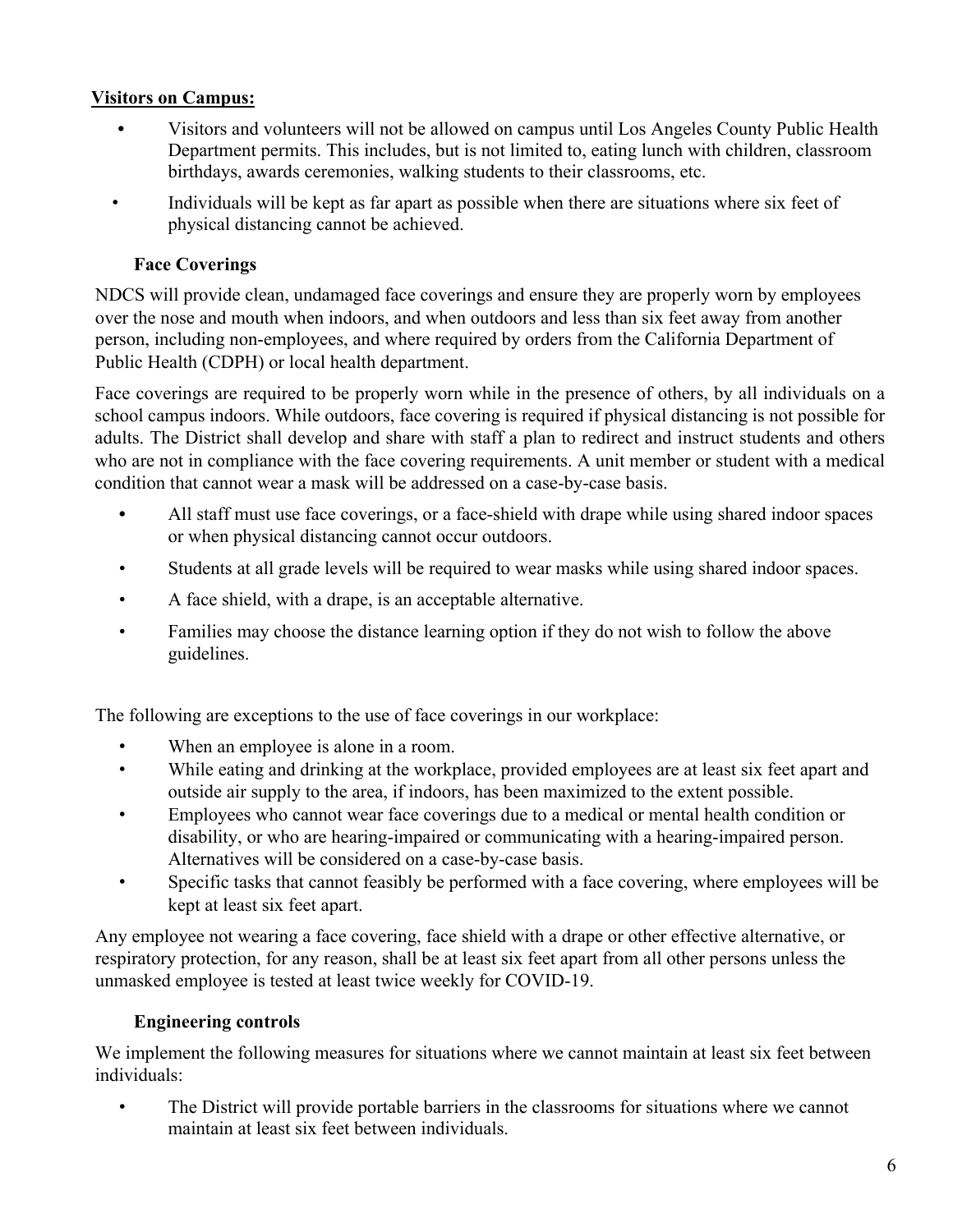• The District will provide Plexiglas partitions in offices and high traffic areas.

We maximize, to the extent feasible, the quantity of outside air for our buildings with mechanical or natural ventilation systems by:

## **Air Ventilation and Filtration**

The Parties affirm that public health officials indicate that proper ventilation is necessary to minimize the transmission and infection from COVID-19 especially for individuals in a closed space for extended periods of time by reducing the airborne concentration of the virus and thus the risk of transmission and infection of COVID-19 through the air. All locations with functioning windows shall be encouraged to keep them open depending on weather, temperature, or air quality conditions.

NDCS shall ensure all HVAC systems operate on the mode which delivers the freshest air changes per hour, including disabling demand- controlled ventilation, and open outdoor air dampers to 100% as indoor and outdoor conditions safely permit.

The District will install MERV-13 air filters on all applicable HVAC equipment and will regularly change all air filters.

Classroom, office spaces and common areas will be equipped with HEPA Air Purifier systems.

## **Healthy Hygiene Practices**

- New Designs Charter Schools will ensure adequate supplies are available to support healthy hygiene behaviors. School sites will have the following available:
	- o Soap
	- o Tissues
	- o No-touch trash cans
	- o Face coverings
	- o Face shields with Drape (student and staff) or goggles
	- o Hand sanitizer
	- o Medical grade cleaning supplies
	- o and Plexiglas dividers
	- Hand sanitizing dispensers have been installed in multiple locations throughout campus. Additionally, students will be provided personal hand sanitizers and will be required to sanitize hands upon entry and exiting the classroom.
	- Soap dispensers have been added to all staff and student restrooms; students will be encouraged to wash hands frequently.

## **Cleaning and Disinfecting**

We implement the following cleaning and disinfection measures for frequently touched surfaces:

- Cleaning schedules, training, and adequate supplies will be provided to all custodial staff.
- Regularly monitoring will take place at the school sites to ensure that both frequency and scope of cleaning and disinfection is taking place.

New Designs Charter Schools will be using cleaning products approved for use against COVID-19 by the Environmental Protection Agency (EPA).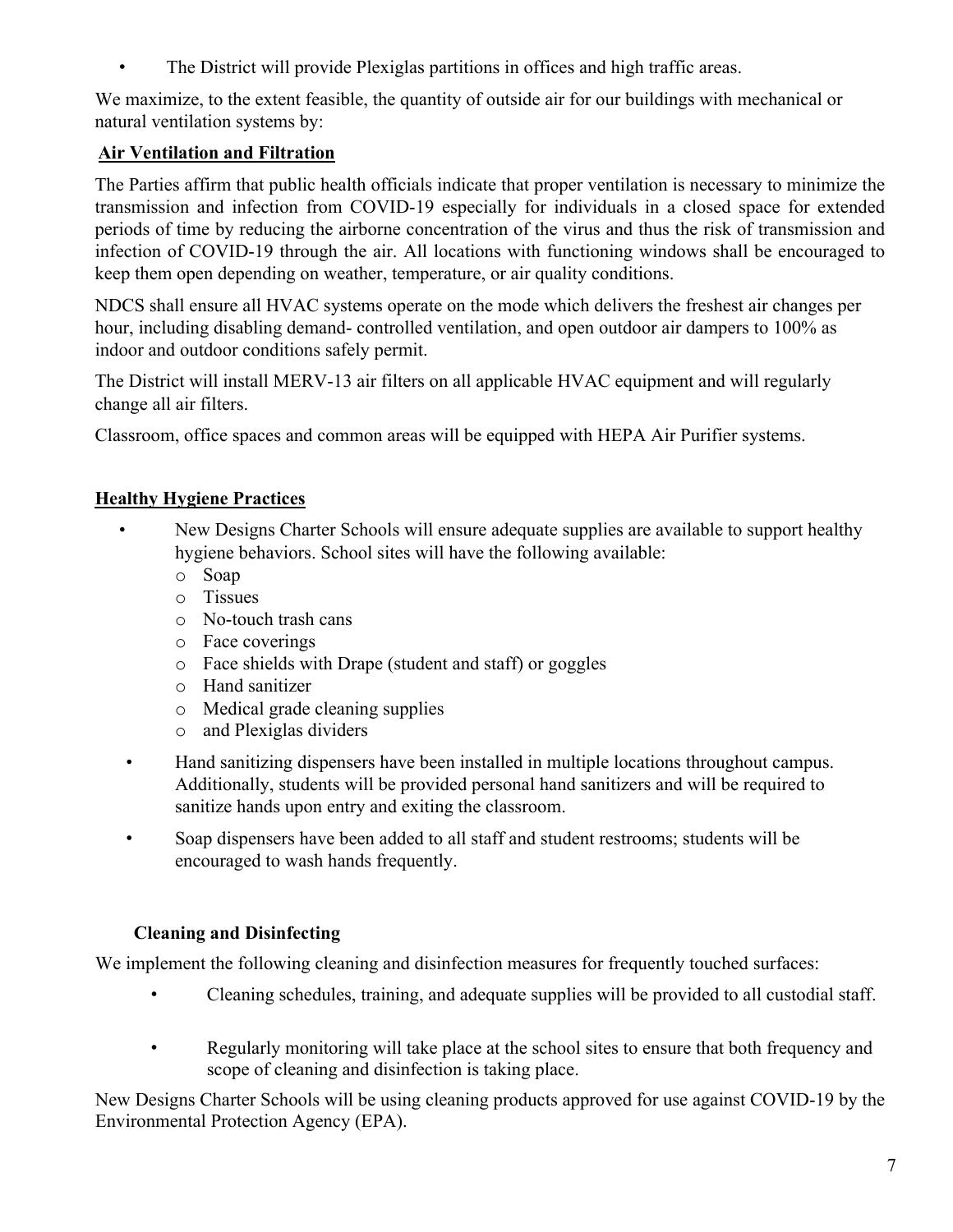- Use cleaning products approved for use against COVID-19 on the Environmental Protection Agency (EPA) approved list "N" and follow product instructions
- Use disinfectants labeled to be effective against emerging viral pathogens, following label directions for appropriate dilution rates and contact times. Provide employees training on manufacturer's directions, on Cal/OSHA requirements for safe use and as required by the Healthy Schools Act, as applicable
- Custodial staff who are responsible for cleaning and disinfecting school sites will be equipped with proper protective equipment including gloves, eye protection, respiratory protection and other appropriate protective equipment

New Designs Charter Schools has plans in place to maximize custodial staff and are implementing daily schedules for practicable cleaning and disinfecting at school sites and on buses.

- Restrooms will be disinfected regularly
- All classrooms spaces will have hand sanitizer dispensers
- Drinking fountains will not be accessible (water bottles can be filled) or may have bottle filler adapters replace the existing spigots
- Clean and disinfect frequently-touched surfaces within schools daily, and throughout the day as practicable, by trained custodial staff as practicable
- Playground equipment (balls, ropes, etc.) will be assigned to each class and used by that class only in a designated area. Equipment will be sanitized daily
- Sharing of objects and equipment, such as games and art supplies will be limited to the extent practicable or eliminated altogether. Items will be cleaned and disinfected between uses as practicable
- Cleaning and disinfecting guidelines will be established to ensure safe and correct application of disinfectant and to keep products away from children's reach (stored in a space with restricted access)
- Shared computers and other equipment should be regularly wiped down throughout the school day as feasible. NDCS will endeavor to limit or eliminate the sharing of computers and other equipment as practicable
- Cleaning and sanitization supplies will be made available in the event a teacher desires to perform additional classroom cleaning/sanitization

Should we have a COVID-19 case in our workplace those areas trafficked by infected students, or staff will be cleared and thoroughly cleaned, disinfected and sanitized as per CDC guidance.

#### **Shared tools, equipment and personal protective equipment (PPE)**

PPE must not be shared, e.g., gloves, goggles and face shields.

Items that employees come in regular physical contact with, such as phones, headsets, desks, keyboards, writing materials, instruments and tools must also not be shared, to the extent feasible. Where there must be sharing, the items will be disinfected between uses.

#### **Hand Sanitizing**

New Designs Charter Schools is committed to teaching, reinforcing, and developing regular hand washing routines throughout campuses. Education will include best practices on avoiding contact with one's eyes, nose, and mouth, as well as washing or sanitizing hands before and after eating, using the restroom,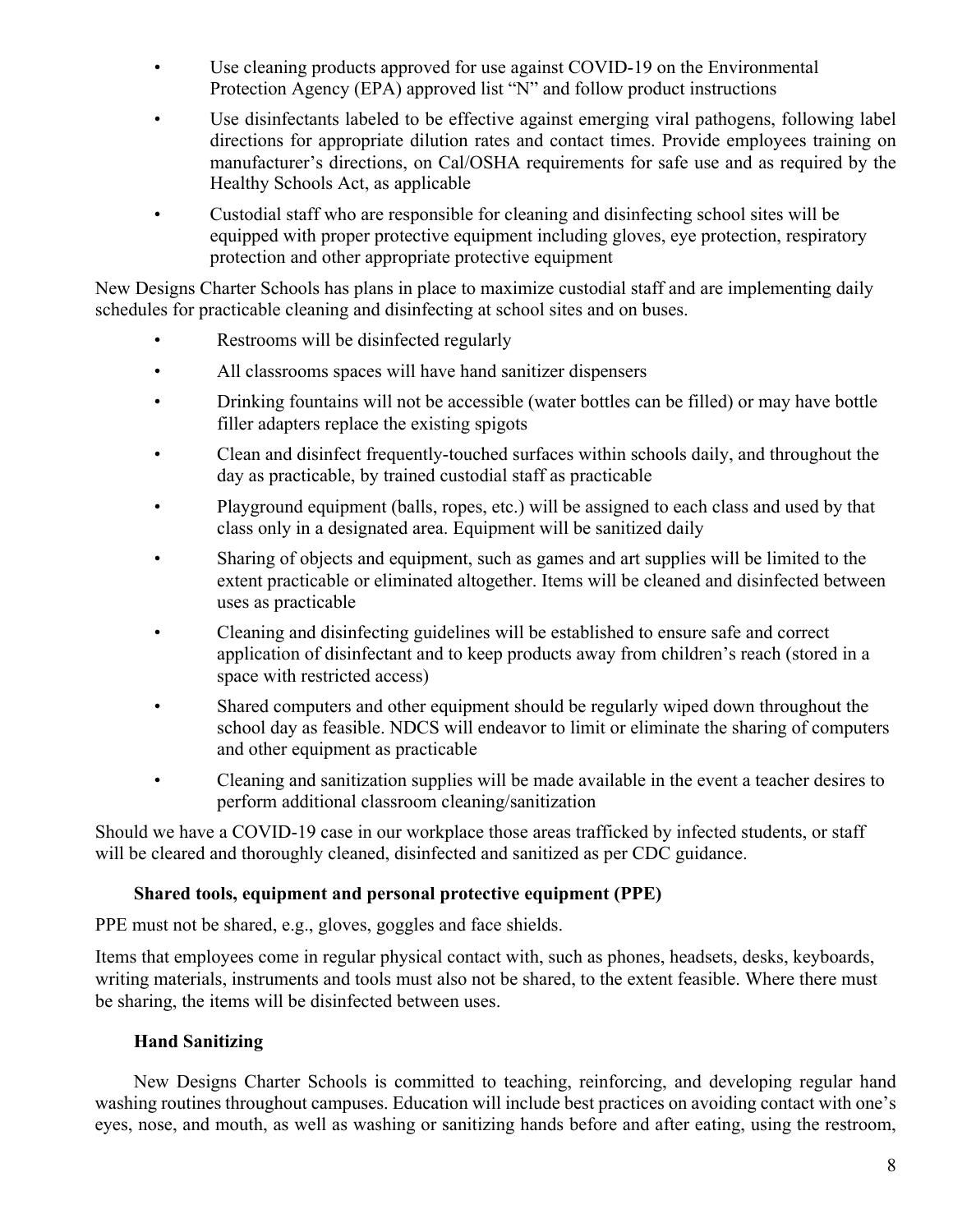being outside, and coughing or sneezing. Time will be set aside for teachers to develop a regular schedule for routine hand hygiene.

Additional hand sanitizing stations are available in all classrooms and additional supplies are available for school sites. Hand sanitizer will be alcohol-based.

- Personal hand sanitizing dispensers will be provided to all students. Students will be required to sanitize hands upon entry and exiting the classroom.
- Soap dispensers are in all staff and student restrooms; students will be encouraged to wash hands frequently.
- Employees and students are encouraged to wash their hands for at least 20 seconds each time.
- Every classroom and common space shall be provided with sanitizer with Alcohol levels and types selected by the District will be based on the recommendation of the CDC, California Department of Public Health and Los Angeles County Department of Public Health.
- All individuals shall be required to wash their hands or use medically effective hand sanitizer upon entering district sites and every time a classroom is entered.

#### **Personal protective equipment (PPE) used to control employees' exposure to COVID-19**

We evaluate the need for PPE (such as gloves, goggles, and face shields) as required by CCR Title 8, section 3380, and provide such PPE as needed.

**Personal Protective Equipment** – this refers to equipment that is used to limit or prohibit the transmission or infection of COVID-19 from person to person. It is also commonly referred to as Essential Protective Equipment or Essential Protective Gear and includes face coverings, masks, face shields, face shields with drape, barriers, gloves, goggles, etc.

- The District shall provide PPE to all unit members and students, if needed, for every day that unit members or students are required to report to school sites.
- In-lieu of using District-provided PPE, unit members may bring their own PPE so long as the PPE complies with public health guidelines and provides equivalent protection to the PPE provided by the District.

## **Investigating and Responding to COVID-19 Cases**

This will be accomplished by using the **Appendix A: Investigating COVID-19 Cases** form.

Students or staff who present with symptoms while at school:

- Students will go to a designated isolation room until they can be picked up by a parent or guardian
- Staff members must leave NDCS campuses or facilities and inform their supervisor prior to leaving
- Per State guidelines, NDCS recommends the individual experiencing symptoms take a COVID 19 test. Students and staff will be provided no-cost testing options through a third-party testing company contracted by NDCS.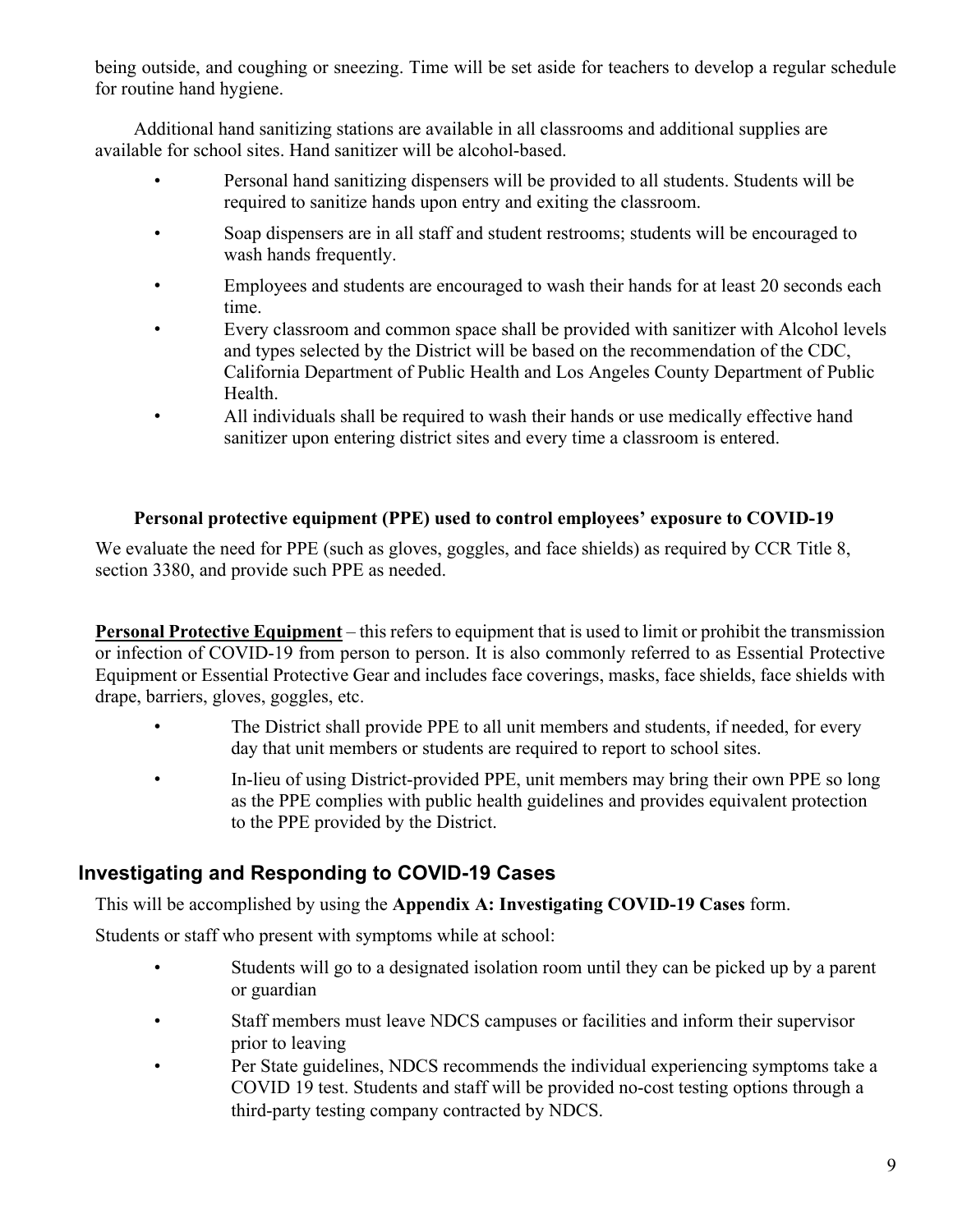Students and staff will be provided no-cost testing options through a third-party testing company contracted by NDCS. Students may also contact their physician or access other free testing via https://covid19.lacounty.gov/testing/.

- Negative SARS-CoV-2 PCR test. If a student or staff member tests negative, they may return to school after 24 hours fever-free without fever-reducing medication, and symptoms have improved.
- Health care provider confirms alternative diagnosis (e.g. not COVID) for symptoms. A health care provider's note must be on file. ARS-CoV-2 PCR test not needed. If a student or staff member no longer has symptoms, they may return to school after 24 hours without fever-free without fever-reducing medication.

Students or staff\* who have had **close contact** with a confirmed COVID-19 case:

- Students and Staff should not come to campus if they knowingly had close contact. Centers for Disease Control defines close contact as anyone who has been within 6 feet of an infected individual for at least 15 minutes, 2 days before illness onset with a confirmed COVID-19 case. If they come to campus, staff will be asked to go home and students will be kept in isolation, in a designated isolation room until they can be picked up by a parent or guardian.
- Per State guidelines, Districts should recommend the individual experiencing symptoms take a COVID-19 test. Students and staff will be provided no-cost testing options through a third-party testing company contracted by NDCS
- Quarantine for 10 days from last exposure. School work will be provided to students to complete during this time.
- School/classroom may remain open in consultation with public health officials.

\*Staff should contact their supervisor immediately.

Students or staff who have a **confirmed** COVID-19 case:

- Individuals cannot come onto campus for 10 days from symptom onset or test date, and have gone at least 24 hours with no fever without fever-reducing medication, and symptoms have improved.
- If an individual test positive, but has had no symptoms, they may return to campus after 10 days of the test
- Site administrators will identify school site contacts, quarantine and exclude exposed contacts (likely the entire cohort) for 10 days after the last date the case was present at school while infectious. School work will be provided to students during this time
- State guidelines recommend testing of contacts, especially those who are asymptomatic. However, testing will not shorten the 10-day quarantine
- Disinfection and deep cleaning of classroom and primary spaces where the case spent significant time will be conducted
- School may remain open in consultation with public health officials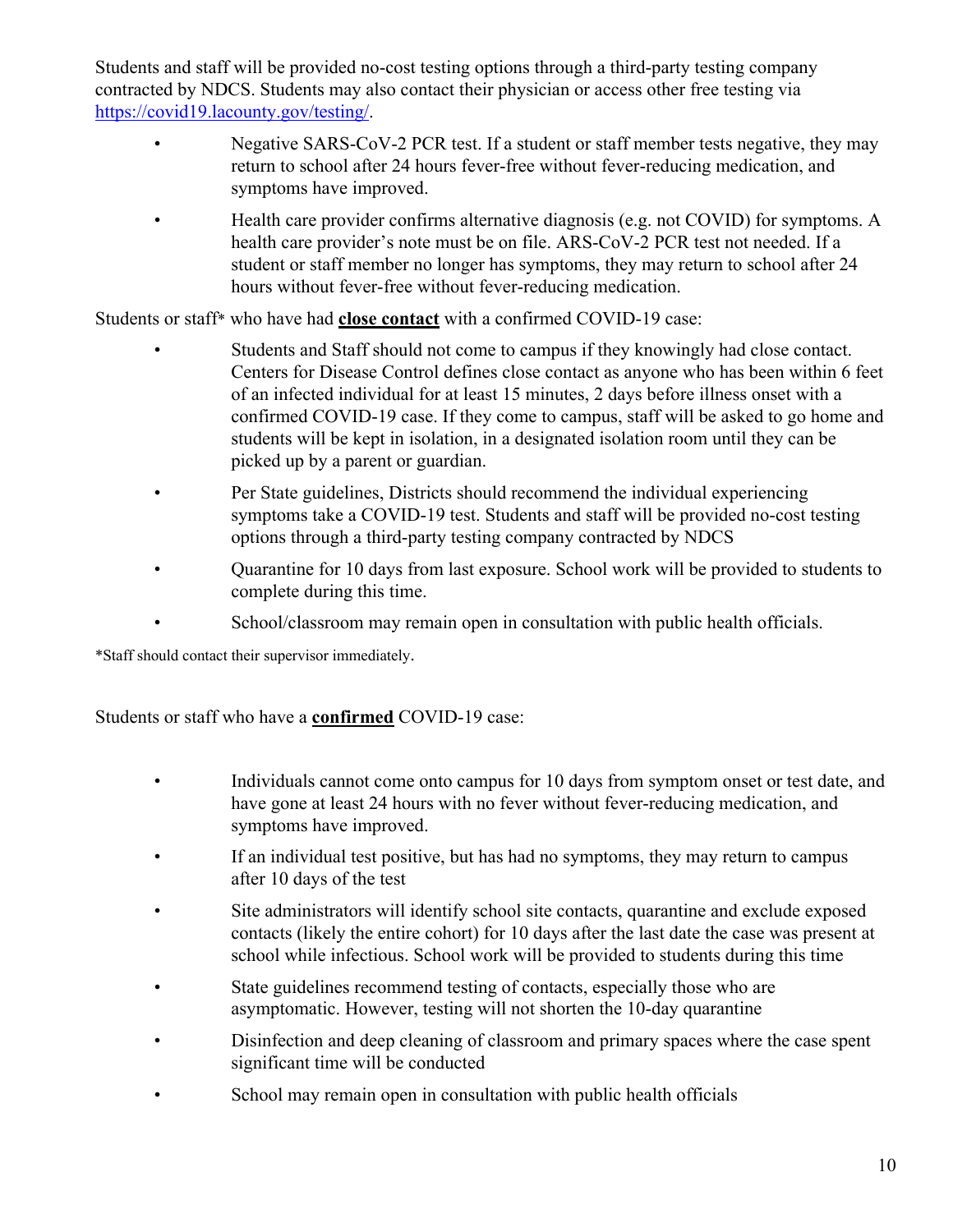- Families and staff will receive notification if there is a known **positive case** that occurs at their school site
- The district will offer COVID-19 testing at no cost during working hours

# **System for Communicating**

Our goal is to ensure that we have effective two-way communication with our employees, in a form they can readily understand, and that it includes the following information:

- All employees should report COVID-19 symptoms and possible hazards to their direct supervisor.
- Employees can report symptoms and hazards without fear of reprisal.
- Per State guidelines, Districts should recommend the individual experiencing symptoms take a COVID-19 test. Students and staff will be provided no-cost testing options through a third-party testing company contracted by NDCS.

If a school or the District Office (DO) of New Designs Charter Schools (NDCS) or Los Angeles County Department of Public Health (LCDPH) is notified of a positive COVID-19 case within New Designs Charter Schools, or a person within NDCS develops COVID-19 symptoms and is awaiting testing results (or refuses to test), the following close contract tracing will be implemented:

#### A. **Step One: Notification of New Designs Charter Schools**

The school/DO contacts the Site Principal or designee who notifies/contacts:

- a. The case/case's parent/guardian for further information.
- b. LCDPH for further instruction and determination of the period of close contact tracing.
- c. School Site and school officials.

#### B**. Step Two: Close Contact Tracing**

The Site Principal will collaborate with site staff to create a list of:

- a. Locations where the case was present from the time determined by LCDPH to start the tracing through the last time/date the case was present at the school. Including:
	- Classroom(s)
	- Playgrounds
	- Common areas
	- Cafeteria
	- Special Services areas/classrooms
- b. All close contacts as defined as individuals who have been within 6 feet for 15 minutes cumulatively (e.g., three 5-minute interactions would count as close contact) during the infectious period. Close contacts will likely include:
	- All siblings, regardless of school
	- All members of class/cohort
	- Teachers
	- Students who ride in the same vehicle
	- Lunch group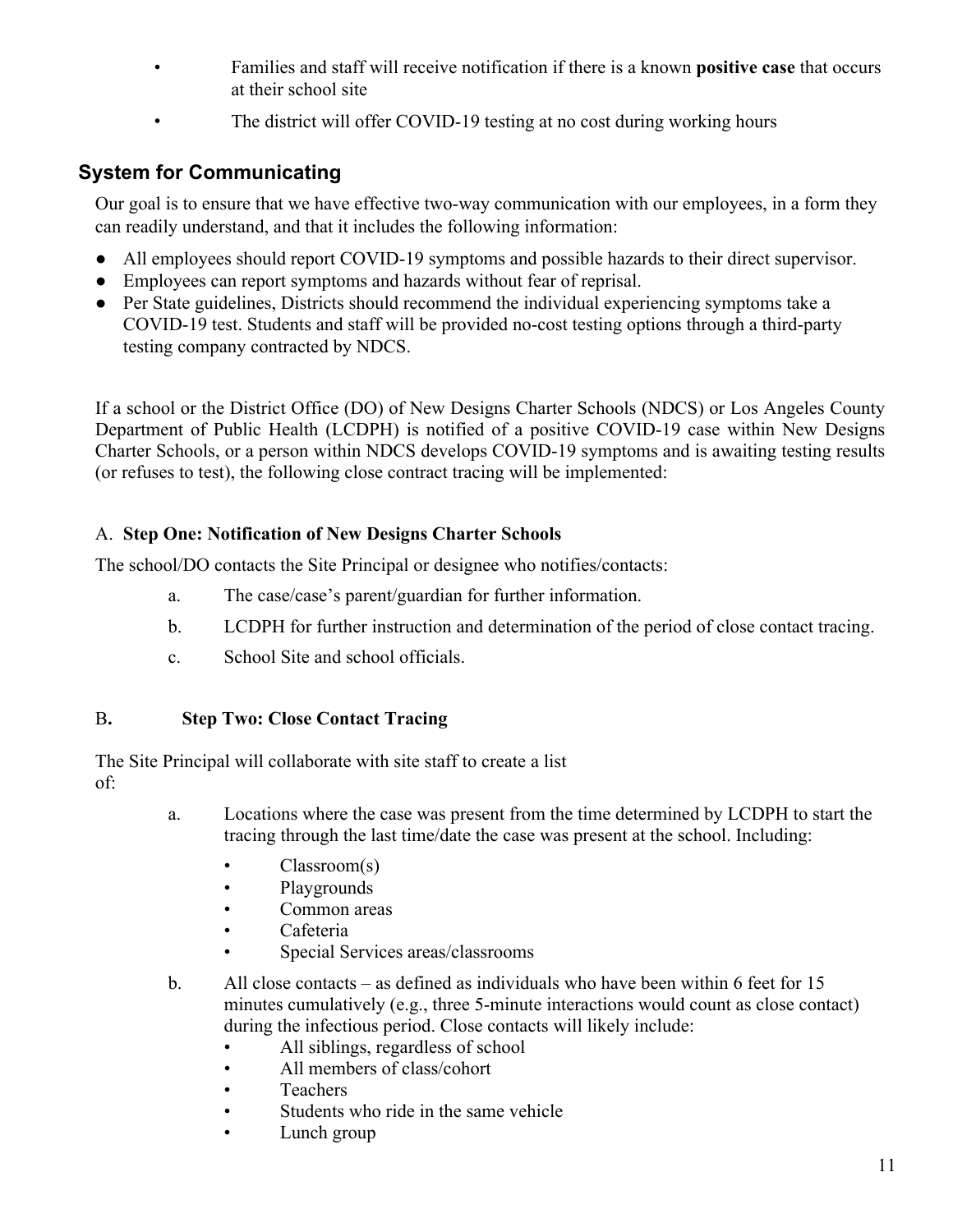- Students/Coaches/Staff in sports team/extra-curricular activities/after school programs
- Friends (regardless if they interact at school)

#### C. **Step Three: Quarantining of students/staff**

- a. The Site Principal or designee will contact LCDPH with the close contract tracing lists for the LCDPH to determine which students/staff will need to quarantine.
- b. The Site Principal or designee/LCDPH will provide the DO with the list of persons that will need to quarantine.
- c. DO personnel will contact staff and the parents/guardians of those that need to quarantine.
	- 1. Staff will immediately be sent home, if on NDCS grounds at the time of contact by DO personnel.
	- 2. Quarantine is for 10 days and those quarantined should be tested for COVID-19 if symptoms develop. Follow the doctor's orders for safe return to school/work.

#### D. **Step Four: Self-Monitoring**

a. Staff who were quarantined and sent home would continue to work at home, and selfmonitor twice a day for symptoms for 14 days.

#### **BASIC TRAINING ELEMENTS**

We will provide effective training and instruction which includes:

- Our COVID-19 policies and procedures to protect employees from COVID-19 hazards.
- Information regarding COVID-19-related benefits to which the employee may be entitled under applicable federal, state, or local laws.
- The fact that:
	- o COVID-19 is an infectious disease that can be spread through the air.
	- o COVID-19 may be transmitted when a person touches a contaminated object and then touches their eyes, nose, or mouth.
	- o An infectious person may have no symptoms.
	- o Methods of physical distancing of at least six feet and the importance of combining physical distancing with the wearing of face coverings.
	- o The fact that particles containing the virus can travel more than six feet, especially indoors, so physical distancing must be combined with other controls, including face coverings and hand hygiene, to be effective.
	- o The importance of frequent hand washing with soap and water for at least 20 seconds and using hand sanitizer when employees do not have immediate access to a sink or hand washing facility, and that hand sanitizer does not work if the hands are soiled.
	- o Proper use of face coverings and the fact that face coverings are not respiratory protective equipment - face coverings are intended to primarily protect other individuals from the wearer of the face covering.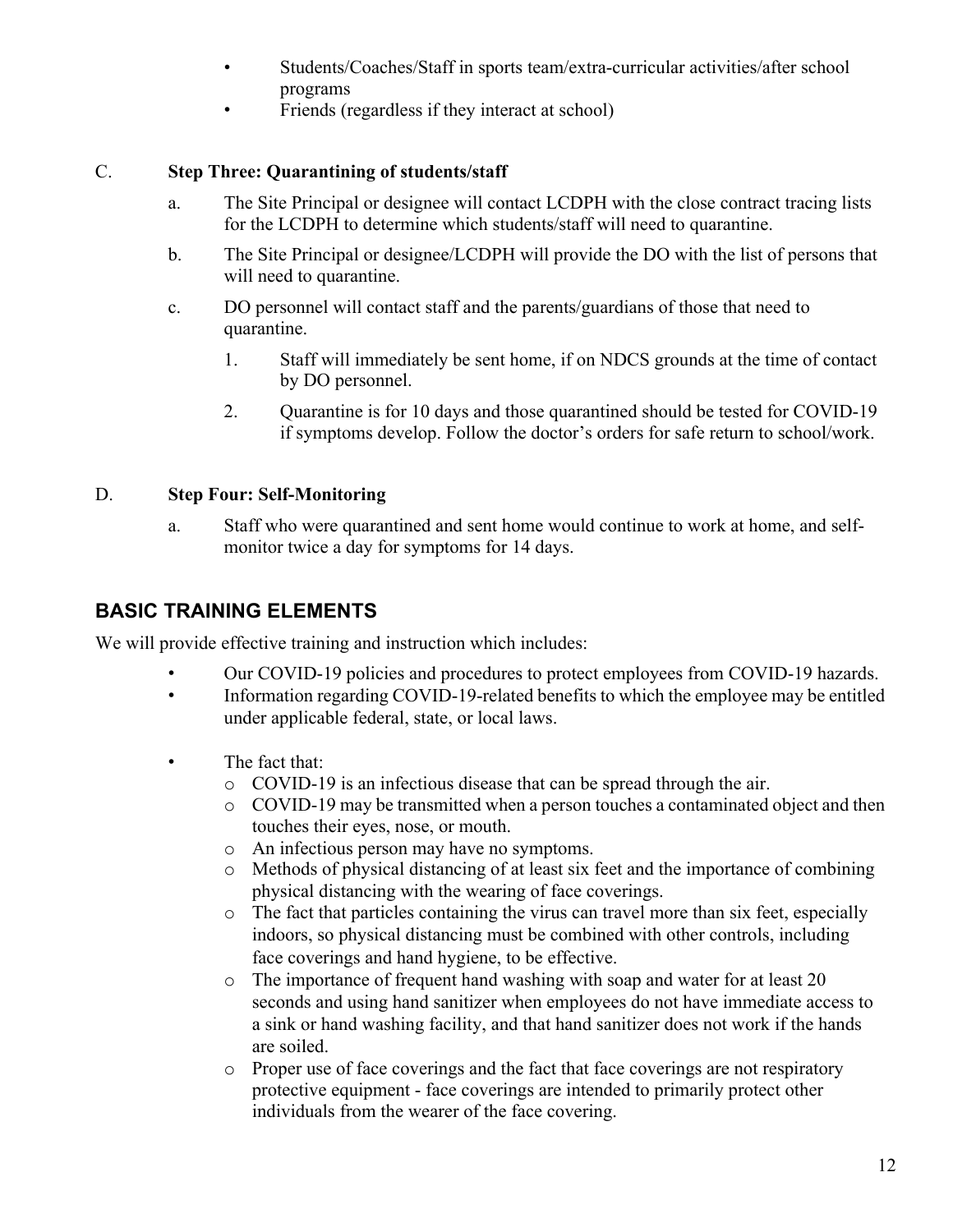o COVID-19 symptoms, and the importance of obtaining a COVID-19 test and not coming to work if the employee has COVID-19 symptoms.

# **Exclusion of COVID-19 Cases**

Where we have a COVID-19 case in our workplace, we will limit transmission by:

- Ensuring that COVID-19 cases are excluded from the workplace until our return-towork requirements are met.
- Excluding employees with COVID-19 exposure from the workplace for 10 days after the last known COVID-19 exposure to a COVID-19 case.
- Continuing and maintaining an employee's earnings, seniority, and all other employee rights and benefits whenever we've demonstrated that the COVID-19 exposure is work related.
- Providing employees at the time of exclusion with information on available benefits.

# **Reporting, Recordkeeping, and Access**

It is our policy to:

- Report information about COVID-19 cases at our workplace to the local health department whenever required by law, and provide any related information requested by the local health department.
- Report immediately to Cal/OSHA any COVID-19-related serious illnesses or death, as defined under CCR Title 8 section 330(h), of an employee occurring in our place of employment or in connection with any employment.
- Maintain records of the steps taken to implement our written COVID-19 Prevention Program in accordance with CCR Title 8 section 3203(b).
- Make our written COVID-19 Prevention Program available at the workplace to employees, authorized employee representatives, and to representatives of Cal/OSHA immediately upon request.
- Use the **Appendix B: Investigating COVID-19 Cases** form to keep a record of and track all COVID-19 cases. The information will be made available to employees, authorized employee representatives, or as otherwise required by law, with personal identifying information removed.

# **Return-to-Work Criteria**

- COVID-19 cases with COVID-19 symptoms will not return to work until all the following have occurred:
- At least 24 hours have passed since a fever of 100.4 or higher has resolved without the use of feverreducing medications.
- COVID-19 symptoms have improved.
- At least 10 days have passed since COVID-19 symptoms first appeared.
- COVID-19 cases who tested positive but never developed COVID-19 symptoms will not return to work until a minimum of 10 days have passed since the date of specimen collection of their first positive COVID-19 test.
- A negative COVID-19 test will not be required for an employee to return to work.
- If an order to isolate or quarantine an employee is issued by a local or state health official, the employee will not return to work until the period of isolation or quarantine is completed or the order is lifted. If no period was specified, then the period will be 10 days from the time the order to isolate was effective, or 10 days from the time the order to quarantine was effective.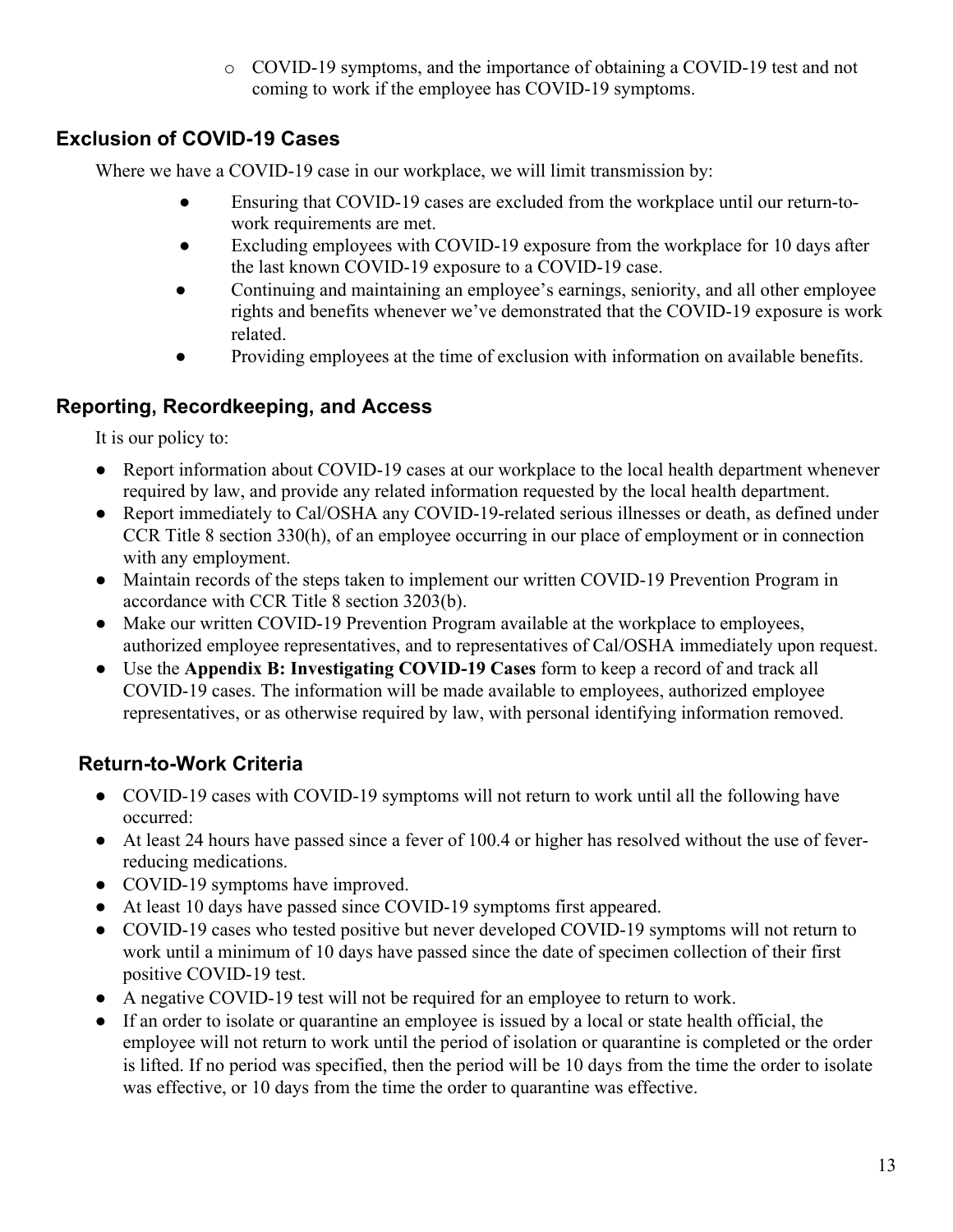Phinton  $\overline{\phantom{0}}$ 

02/01/2021

**Paul Okaiteye, CEO Date**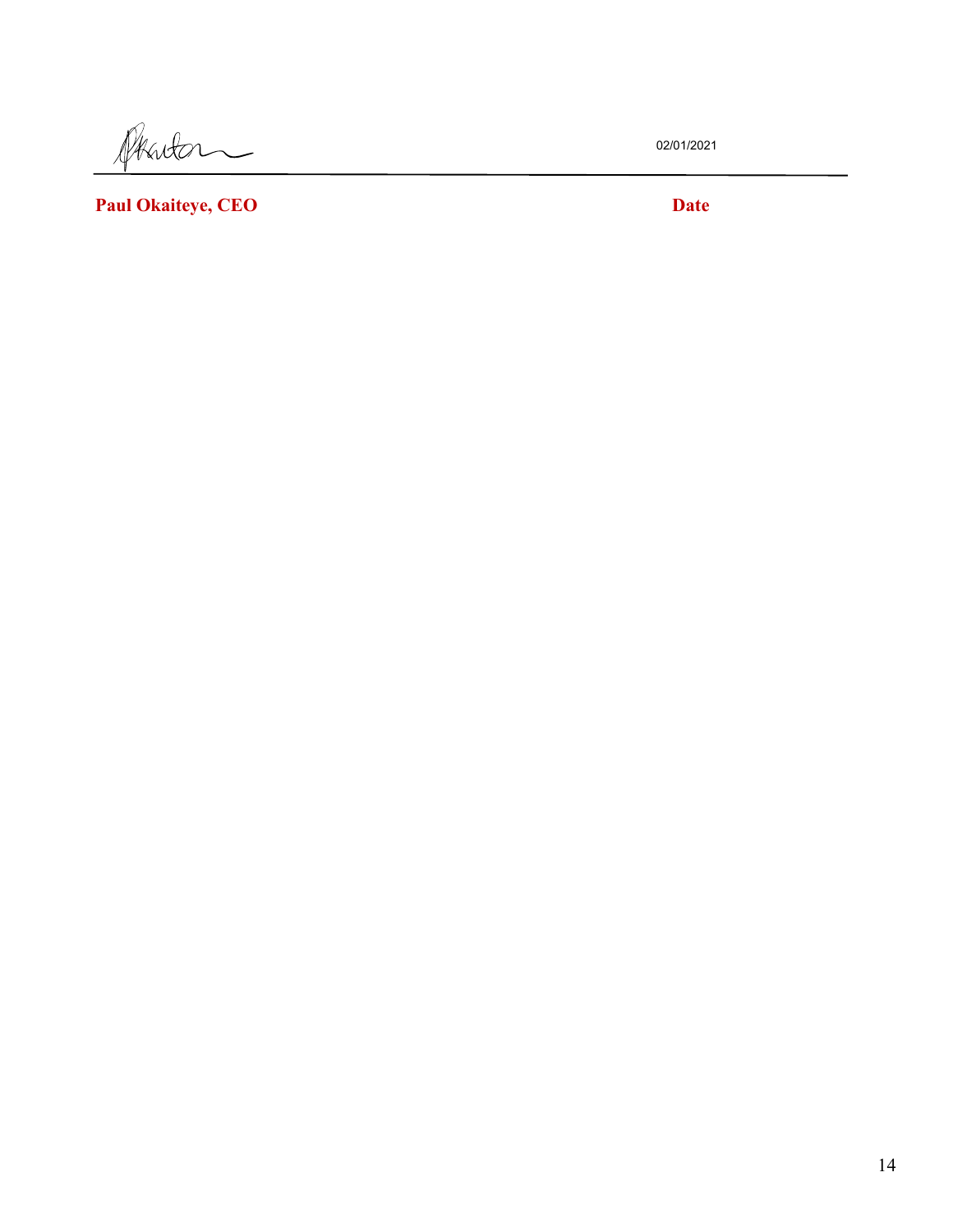# **Appendix A: Identification of COVID-19 Hazards / Contact Tracing**

All persons, regardless of symptoms or negative COVID-19 test results, will be considered potentially infectious. Particular attention will be paid to areas where people may congregate or come in contact with one another, regardless of whether employees are performing an assigned work task or not. For example: meetings, entrances, bathrooms, hallways, aisles, walkways, elevators, break or eating areas, cool-down areas, and waiting areas.

Evaluation of potential workplace exposure will be to all persons at the workplace or who may enter the workplace, including coworkers, employees of other entities, members of the public, customers or clients, and independent contractors. We will consider how employees and other persons enter, leave, and travel through the workplace, in addition to addressing fixed work locations.

Please sample Contract Tracing Tool document below.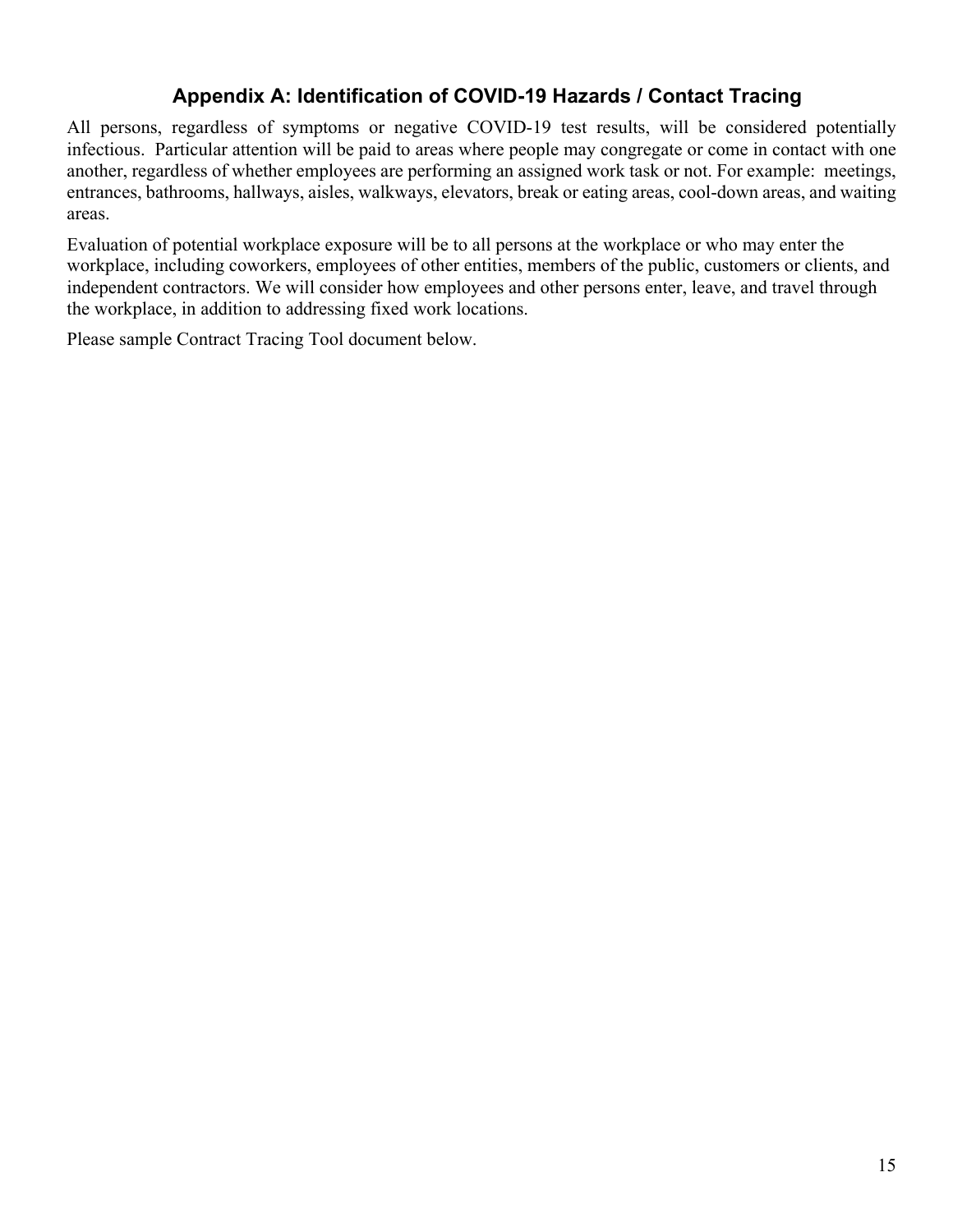#### **CONTACT TRACING TOOL**

For Staff and Students Being Tested or have Tested Positive for COVID-19

The site designee should take steps to identify individuals that students, teachers, and faculty may have had contact with as they are being tested for COVID-19. This form can help to identify close contacts and be ready to relate this information to the appropriate officials. If a positive PCR or antigen test result is received this document will be submitted to the Los Angeles County Health Contact Tracing Team.

**STEP** 1

NAME: \_\_\_\_\_\_\_\_\_\_\_\_\_\_\_\_\_\_\_\_\_\_\_\_\_\_\_\_\_\_\_\_\_\_\_\_\_\_\_\_\_\_\_\_\_\_\_\_\_ PENDING STATUS: **Isolation**

SCHOOL OR DISTRICT LOCATION:

#### **Identify date of first symptoms**

If you have had symptoms, put the date you first felt sick OR if you have had no symptoms then put your date of testing.

First Symptom or Testing Date: Date of Results Expected:



 **Calculate your contact tracing date by subtracting 2 days from above:** Contact Tracing Date:

| <b>STEP</b> | Who has been at home (or in the house) with the student/staff since their contact |
|-------------|-----------------------------------------------------------------------------------|
|             | tracing date?                                                                     |
|             | Include people who live at home with you, and people who may have visited like    |
|             |                                                                                   |

 friends, relatives, a babysitter, or anyone else providing in-home services. **Use another piece of paper if needed**

| Name of Person | Date Last In-Home | Phone Number |
|----------------|-------------------|--------------|
|                |                   |              |
|                |                   |              |
|                |                   |              |

**Who has been in class (or intervention cohort) with the student/staff since their contact tracing date?**  *(Class list, intervention group list, other, can be attached)*

| Name of Person/Class/Group | Date Last in Class | <b>Phone Number</b> |
|----------------------------|--------------------|---------------------|
|                            |                    |                     |
|                            |                    |                     |
|                            |                    |                     |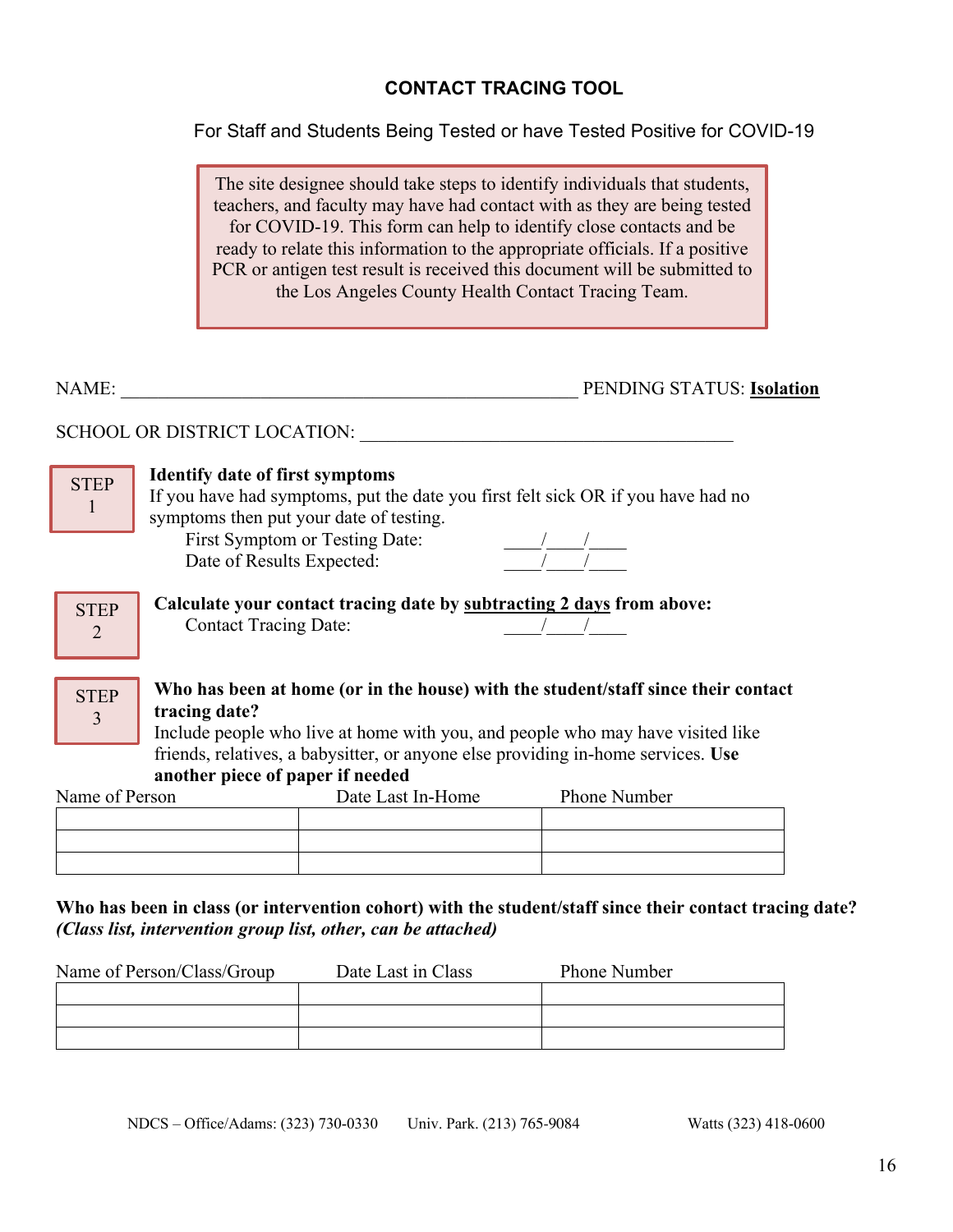#### **STEP** 4

 **Have the student/staff make a list of what they did each day since the contact tracing date with as much detail as possible. Since your contact tracing date?** Include things like hanging out with friends/neighbors/relatives, attending meetings, running errands, appointments, social or recreational activities outside the house, and if you used public transportation to get there. Use another piece of paper if needed.

| Name of People You Were With | Date | Phone Number |
|------------------------------|------|--------------|
|                              |      |              |
|                              |      |              |
|                              |      |              |
|                              |      |              |
|                              |      |              |

**STEP** 5

 **If a positive COVID-19 test result is received, parents or staff member should call the Los Angeles County Health Department at 2-1-1and their school site to report this information.** This worksheet will help prepare parents and site staff for some of the questions public health officials will need to determine appropriate next steps and act.

This information should be shared with the school administrator. They will help implement the plans at the site for responding to the positive COVID-19 outbreaks, including contact-tracing activities and other resource support.

 **Thank you for helping us keep schools safe!** Schools play an important role in preventing the introduction and spread of COVID-19 into nearby communities

## **PERSON COORDINATING THIS CONTACT TRACE:**

**\_\_\_\_\_\_\_\_\_\_\_\_\_\_\_\_\_\_\_\_\_\_\_\_\_\_\_\_\_\_\_\_\_\_\_\_\_\_\_\_\_\_\_\_**

**\_\_\_\_\_\_\_\_\_\_\_\_\_\_\_\_\_\_\_\_\_\_\_\_\_\_\_ CONTACT PHONE NUMBER:**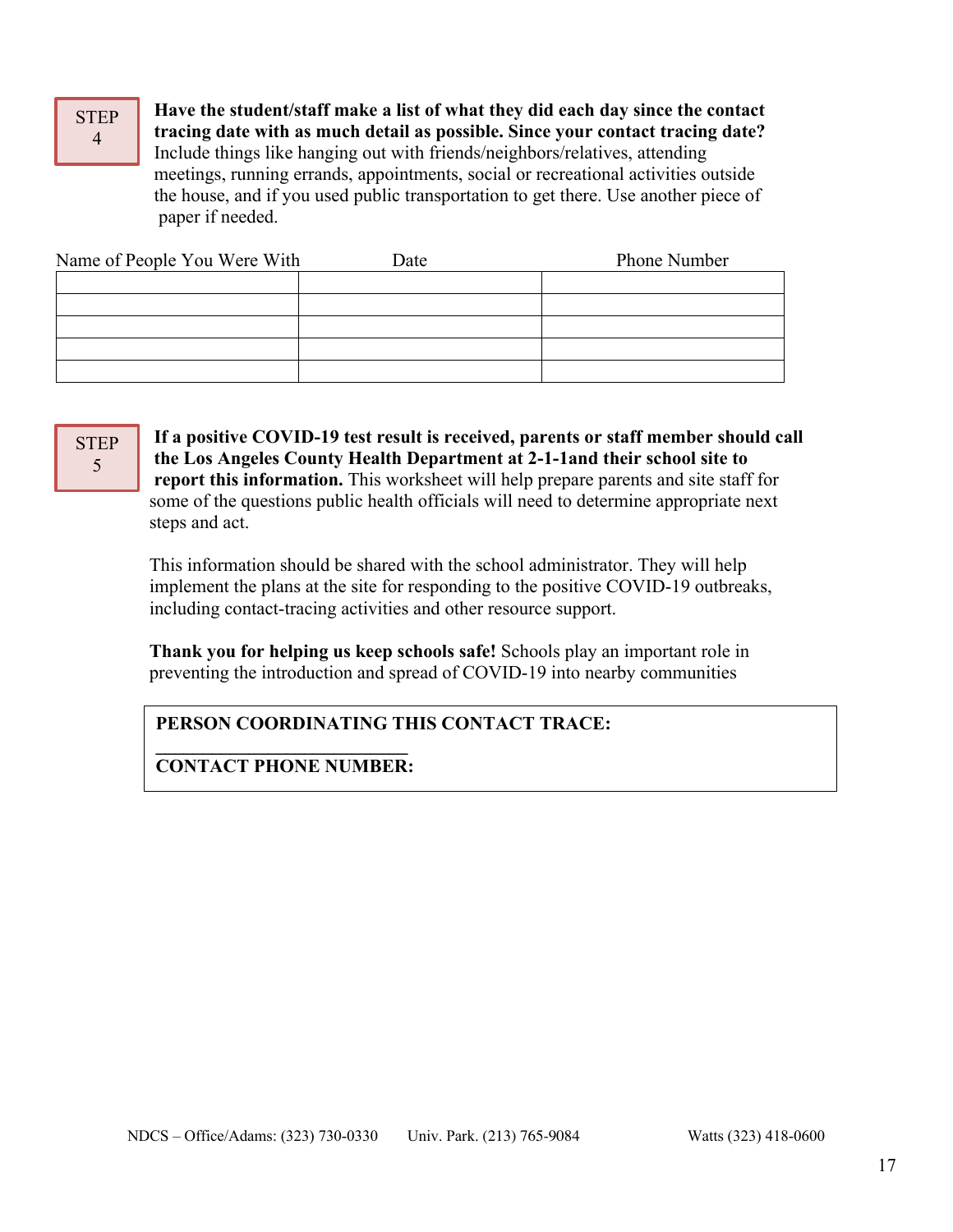# **Appendix B: COVID-19 Inspections**

**Date:** 

**Name of person conducting the inspection**:

**Work location evaluated**:

| <b>Exposure Controls</b>                                                                           | <b>Status</b> | <b>Person Assigned to</b><br>Correct | <b>Date Corrected</b> |
|----------------------------------------------------------------------------------------------------|---------------|--------------------------------------|-----------------------|
| <b>Engineering</b>                                                                                 |               |                                      |                       |
| Barriers/partitions                                                                                |               |                                      |                       |
| Ventilation (amount of fresh air and<br>filtration maximized)                                      |               |                                      |                       |
| Additional room air filtration                                                                     |               |                                      |                       |
| <b>Classroom Air Purifiers and Filters</b>                                                         |               |                                      |                       |
| Other:                                                                                             |               |                                      |                       |
| Administrative                                                                                     |               |                                      |                       |
| Physical distancing                                                                                |               |                                      |                       |
| Surface cleaning and disinfection<br>(frequently enough and adequate<br>supplies)                  |               |                                      |                       |
| Hand washing facilities (adequate<br>numbers and supplies)                                         |               |                                      |                       |
| Disinfecting and hand sanitizing solutions<br>being used according to manufacturer<br>instructions |               |                                      |                       |
| Other:                                                                                             |               |                                      |                       |
| Other:                                                                                             |               |                                      |                       |
| <b>PPE</b> (not shared, available and being worn)                                                  |               |                                      |                       |
| Face coverings (cleaned sufficiently often)                                                        |               |                                      |                       |
| Gloves                                                                                             |               |                                      |                       |
| Face shields/goggles                                                                               |               |                                      |                       |
| Respiratory protection                                                                             |               |                                      |                       |
| Other:                                                                                             |               |                                      |                       |

NDCS – Office/Adams: (323) 730-0330 Univ. Park. (213) 765-9084 Watts (323) 418-0600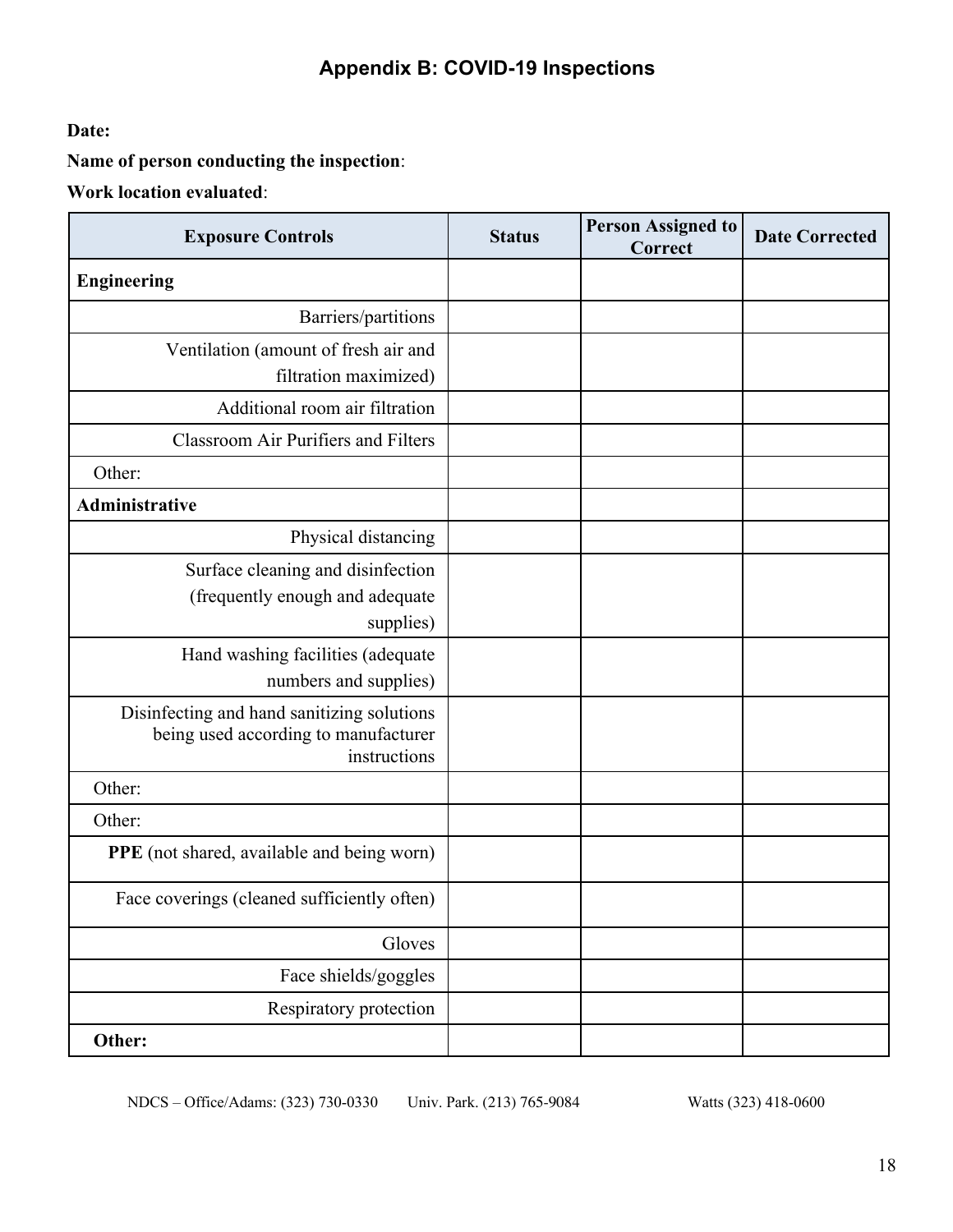# **Appendix C – Symptoms of Illness Letter**

New Designs Charter Schools Notification Letter – SYMPTOMS OF ILLNESS COVID-19/RS-1

Today's Date:

School:\_\_\_\_\_\_\_\_\_\_\_\_\_\_\_\_\_\_\_\_\_\_\_\_\_\_\_\_\_\_\_\_ Student:

**Dear Parent or Guardian:**

Your student has exhibited SYMPTOMS OF ILLNESS consistent with those associated with COVID-19.

**COVID-19 symptoms can range from mild (or no symptoms) to severe illness. All students are screened daily at home, and at school, for potential symptoms or exposure. Because your student is exhibiting the following symptom(s), which cannot be otherwise explained with pre-existing conditions such as allergies, the school must send your child home.**

**Low Risk: General Symptoms**

- **o Fever (100.4F or Greater)**
- **o Congestion/Runny Nose**
- **o Nausea/Vomiting/Diarrhea**
- **o Sore Throat**
- **o Headache**
- **o Fatigue/Muscle or Body Aches**

**o Your student has exhibited (1) low risk symptom and must be sent home. They may return to school 24 hours after symptom resolution without the aid of any medication.**

**\_\_\_\_\_\_\_\_\_\_\_\_\_\_\_\_\_\_\_\_\_\_\_\_\_\_\_\_\_\_\_\_\_\_\_\_\_\_\_\_\_\_\_\_\_\_\_\_\_\_\_\_\_\_\_\_\_\_\_\_\_\_\_\_\_\_\_\_\_\_\_\_\_\_\_\_\_\_\_\_\_\_\_\_\_\_\_\_**

- **Your student has exhibited (2) or mor low risk symptoms OR (1) high risk symptom and must be sent home. These symptoms cannot be explained with pre-existing conditions. A Health Care Provider must confirm an alternative diagnosis for symptoms. A note must be on file.**
- •

**No Health Care Provider Visit or COVID Test** will require your student to **stay home for 10 days** since symptom onset and has no further symptoms for 24 hours without the aid of any medication.

**Symptom Onset Date: Earliest Return Date:** 

If your student had a **negative test** result for COVID 19 and has no further symptoms for 24 hours they may return to school. (Be prepared to show proof of negative COVID 19 test).

**COVID 19 and other illnesses are potentially very serious. Please consult your medical provider for any questions you may have regarding your student's condition or testing.**

**If you have any questions, please do not hesitate to contact the school Site Principal or office.**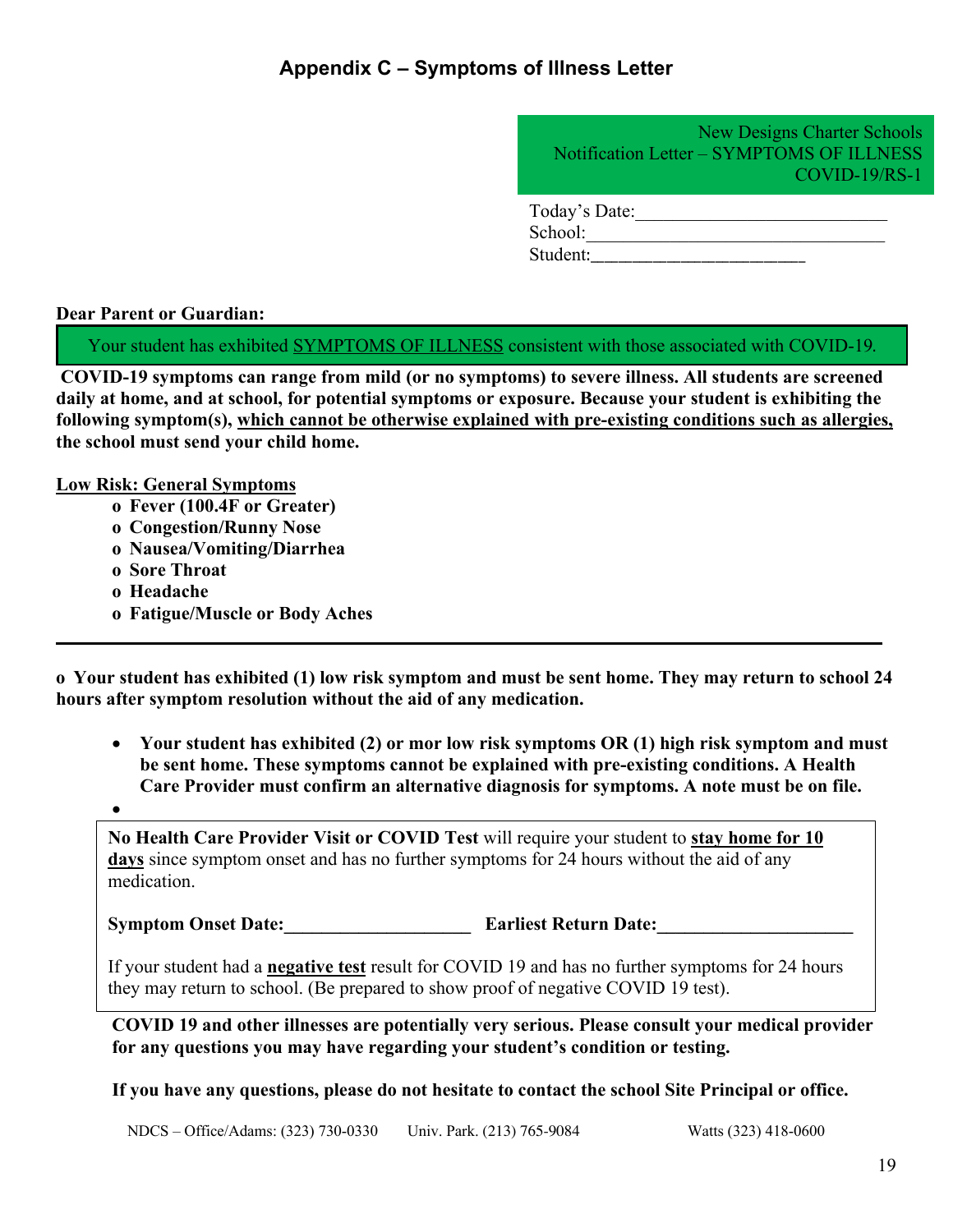### **Appendix D – Close Contact/Exposure Letter**

New Designs Charter Schools Notification Letter – CLOSE CONTACT/EXPOSURE COVID-19/RS-2

| Today's Date: |  |
|---------------|--|
| School:       |  |
| Student:      |  |

Dear Parent or Guardian:

Your student has been in **CLOSE CONTACT** with someone who tests positive for COVID-19.

COVID-19 symptoms can range from mild (or no symptoms) to severe illness. You can become infected by coming into close contact with a person who has COVID-19. COVID-19 is primarily spread from person to person.

When a student has been in close contact with someone who has tested positive for COVID-19, both the New Designs School District and the Los Angeles County Department of Public Health requires the following steps:

- 1. Your student must quarantine for 14 days  $\rightarrow$  Quarantine Start Date:
- 2. Your student may return to school if 14 days have passed and no symptoms have developed.  $\rightarrow$  Return date would be:
- 3. People with COVID-19 have had a wide range of symptoms reported ranging from mild symptoms to severe illness. Symptoms may appear 2-14 days after exposure to the virus. People with these symptoms may have COVID-19. It is important to understand; a student **cannot test out of quarantine.**

**If any of these symptoms develop**:

- a. **Contact your medical provider for evaluation** or go to the emergency room if getting worse or trouble breathing. The medical provider may or may not recommend testing for COVID-19.
- b. **Student must be isolated**, as much as possible, from the rest of the household.
- c. **Student may return to school after being completely symptom free for 24 hours without the use of medication, AND a minimum of 10 days has passed since the symptoms began,** which may extend the quarantine period beyond the original 14 days.
- d. **Notify the school of any changes in status.**

If at any time during the quarantine period your child, or someone in the household, is confirmed positive for COVID-19, please contact the Site Principal or office at your child's school immediately to receive additional resources and guidance.